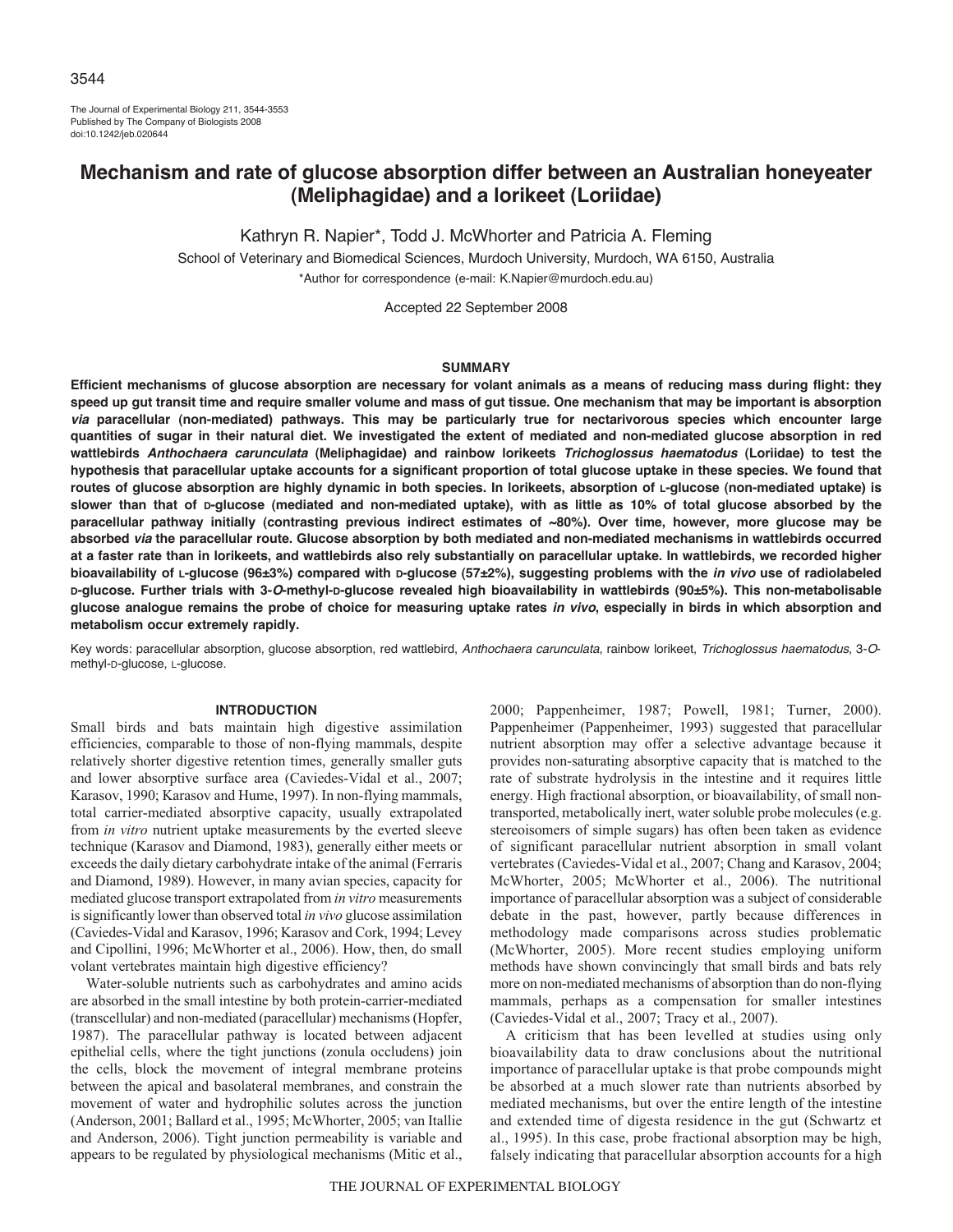proportion of total nutrient absorption. An elegant approach to resolving this issue, and the one which we have adopted here, is to simultaneously compare the extent and rate of absorption of passively and actively absorbed probe molecules *in vivo*. 3-*O*methyl-D-glucose (hereafter 3-OMG) is a non-metabolisable Dglucose analogue that competes for the same co-transporters as D-glucose (Solberg and Diamond, 1987) and has a similar maximal transport rate to D-glucose in mammals (Thomson et al., 1982). Comparing the relative rates of absorption of 3-OMG (absorbed *via* both mediated and non-mediated mechanisms) and L-glucose [absorbed by non-mediated mechanisms, recently verified in birds by competitive inhibition studies (Chang et al., 2004)] in granivorous house sparrows (*Passer domesticus*), Chang and Karasov (Chang and Karasov, 2004) estimated that at least 70% of total glucose uptake was paracellular. More recently, radiolabeled D-glucose (absorbed *via* both mediated and nonmediated mechanisms and catabolised after absorption) was tested as a probe for studying the kinetics of glucose absorption *in vivo*, in the seasonally frugivorous American robin (*Turdus migratorius* Turdidae) (McWhorter et al., 2008). These authors found that the kinetics of absorption and elimination of D-glucose appear to be suitable for such *in vivo* studies, and measurements using absorption of D-glucose and 3-OMG in this species give comparable estimates of the relative contribution of paracellular absorption  $[60\pm8 \text{ vs } 62\pm1\% \text{ (means } \pm \text{ s.e.m.}) \text{ of total glucose}$ uptake averaged over the first 20min of absorption].

To date, little data have been collected on the *in vivo* kinetics of glucose absorption by nectarivorous birds. These birds may be particularly interesting as models of digestive mechanisms, since they tend to have significantly shorter alimentary tracts compared with insectivorous species of the same body mass (Richardson and Wooller, 1986). Karasov and Cork (Karasov and Cork, 1994) studied paracellular absorption in the nectarivorous/frugivorous rainbow lorikeet (*Trichoglossus haematodus*, Loriidae) by measuring the bioavailability of L-glucose. They concluded, based only on extent of L-glucose absorption  $(\sim 80\%)$ , that these lorikeets rely significantly upon paracellular absorption for glucose uptake. In the present study, we revisited glucose absorption in the rainbow lorikeet and compared this species to a large Australian honeyeater, the red wattlebird (*Anthochaera carunculata*, Meliphagidae).

#### **Aims of the present study**

Our first aim was to further assess radiolabeled D-glucose as a probe for *in vivo* pharmacokinetic studies of glucose absorption. We predicted that radiolabeled D-glucose would prove suitable for such studies. We assessed the kinetics of elimination of  $D-[14C]$ glucose in red wattlebirds and rainbow lorikeets after intramuscular injection, and of absorption after oral administration. We compared our pharmacokinetic results with apparent assimilation efficiency (AE\*) of non-radiolabeled D-glucose measured by a traditional 24h mass balance protocol. Because these values were vastly different in red wattlebirds, we repeated the pharmacokinetic trials in this species using [14C]3-OMG, a glucose analogue commonly used for *in vivo* glucose absorption studies (Chang and Karasov, 2004; Tracy et al., 2007). We also tracked the movement of  $D-[14C]$ glucose (and L-[<sup>3</sup>H]glucose, see below) into the various tissues of both study species over time to assess whether the bioavailability of D-glucose as calculated by our pharmacokinetic methods was erroneously low because of rapid post-absorption catabolism or sequestration in tissues (especially gut tissues and liver).

Our second aim was to estimate the proportional contribution of paracellular to total glucose uptake in our study species. We

predicted that paracellular absorption would account for the majority of total glucose absorption in both of these nectarivorous birds. We compared the absorption kinetics of simultaneously administered  $D-[$ <sup>14</sup>C]glucose and L-[<sup>3</sup>H]glucose. The ratio of relative rates of absorption (or, alternately, the cumulative fraction of an oral dose absorbed at a given time point) of L-glucose to D-glucose or 3-OMG provides a robust estimate of the proportion of total glucose uptake that is non-mediated (Chang and Karasov, 2004).

## **MATERIALS AND METHODS Birds and their maintenance**

A total of 16 red wattlebirds (*Anthochaera carnunculata* Shaw 1790, body mass  $M_b=108\pm 3$  g, range  $92-127$  g) were captured in the grounds of Murdoch University, Perth, WA, Australia, by mist netting in May 2006 (trial A, *N*=8) and August 2007 (trial B, *N*=8). Eight rainbow lorikeets (*Trichoglossus haematodus* Linnaeus 1771,  $M_b$ =134 $\pm$ 4g, range 122–153g) were captured in the grounds of Perth Domestic Airport, Perth, WA, Australia, by canon-netting in July 2006, as a part of the Western Australian state Department of Environment and Conservation (DEC) project to decrease their population in the area.

The birds were housed in individual cages  $(46 \text{ cm} \times 56 \text{ cm} \times 45 \text{ cm})$ in a controlled environment room maintained at 21±2°C on a 12h automatic lighting regime with the photophase from 06.00h to 18.00 h. During the period of captivity the birds were fed a maintenance diet consisting of Wombaroo® powder (main sugar type present in the form of sucrose; Wombaroo Food Products, Adelaide, SA, Australia) supplemented with additional sucrose  $\left\langle \sim 25\% \text{ w/w of }\right\rangle$ total dry matter). Both species received water *ad libitum*, and rainbow lorikeets also periodically received assorted fresh fruits such as apples and oranges.

For experiments, the birds were housed in individual experimental cages made from 3mm thick opaque white polyvinyl chloride (PVC) plastic and clear acrylic sheeting  $(42 \text{ cm} \times 54 \text{ cm} \times 50 \text{ cm})$ , with an automatic lighting regime with photophase from 07.00h to 18.00h. The acrylic front of the cage was coated with reflective Mylar® film to act as a one way mirror (cages lit inside, held in a darkened room) so birds would not be disturbed by outside movement. Red wattlebirds received the maintenance diet by accessing inverted stoppered syringes fixed to the outside of the back wall of the cage through a small opening cut into the cage, whereas rainbow lorikeets fed from commercially available plastic parrot feeders fixed to the inside of the back wall of the cage.

# **Measurement of L-glucose and D-glucose absorption** *in vivo*

Food was removed 20 min prior to the experiments and measurements began approximately 2.5h after lights on. A cocktail containing either D-[14C]glucose (rainbow lorikeets and red wattlebirds, trial A) or  $\int_0^{14}$ C[3-OMG (red wattlebirds only, trial B) and L-[<sup>3</sup>H]glucose (American Radiolabeled Chemicals, Saint Louis, MO, USA) was administered orally (by gavage) and by intramuscular injection (i.m.) to each bird in separate experiments (see Table1 for solution compositions). Hereafter these radiolabeled compounds will be referred to simply as D-glucose, 3-OMG and Lglucose. Trials were separated by at least 2weeks to ensure complete recovery from the process of repeated blood collection and elimination of any residual radioactivity. The order of trials and the sequence of treatment type given to the birds were both randomly assigned. The volume of solution administered was measured by weighing the syringe  $(\pm 0.00001 \text{ g})$  before and after administration. Aliquot samples of the oral and i.m. solutions were saved for radioactivity analysis.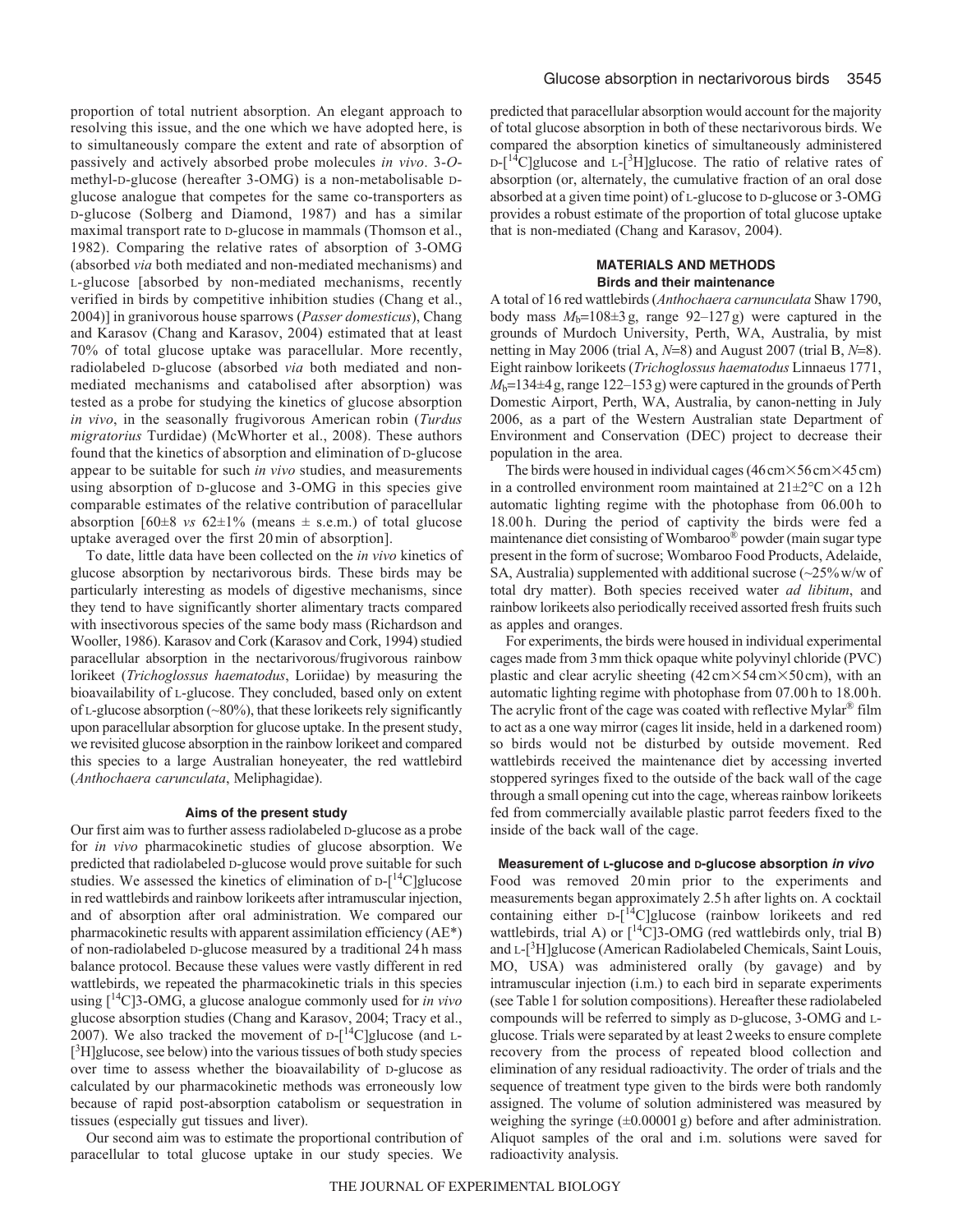## 3546 K. R. Napier, T. J. McWhorter and P. A. Fleming

|                |                                      |                                                                                                 |                                 | Probe                                                       |                                   | Unlabeled                                                                                             |                                              |                                        |
|----------------|--------------------------------------|-------------------------------------------------------------------------------------------------|---------------------------------|-------------------------------------------------------------|-----------------------------------|-------------------------------------------------------------------------------------------------------|----------------------------------------------|----------------------------------------|
| <b>Species</b> |                                      |                                                                                                 | Volume given<br>$(\mu$ l        | $D-[14C]$ glucose<br>(Bq)                                   | $[$ <sup>14</sup> C]3-OMG<br>(Bq) | $L$ - $[3H]$ glucose<br>(Bq)                                                                          | <b>NaCl</b><br>$\text{mmol}\, \text{L}^{-1}$ | D-glucose<br>(mmol $\mathsf{l}^{-1}$ ) |
| <b>RL</b>      | i.m.<br>Oral<br>Oral                 | Probe distribution<br>in body tissues                                                           | 125<br>300<br>300               | $4.4\times10^{5}$<br>$8.9\times10^{5}$<br>$6.7\times10^{5}$ |                                   | $1.1 \times 10^{6}$<br>$2.1 \times 10^{6}$<br>$6.7\times10^{6}$                                       | 175<br>75<br>75                              | 200<br>200                             |
| <b>RWB</b>     | i.m.<br>i.m.<br>Oral<br>Oral<br>Oral | <b>Trial A</b><br>Trial B<br><b>Trial A</b><br>Trial B<br>Probe distribution<br>in body tissues | 125<br>125<br>300<br>300<br>300 | $3.7\times10^5$<br>$7.4\times10^{5}$<br>$6.7\times10^{5}$   | $3.5\times10^5$<br>$7\times10^5$  | $8.3\times10^{5}$<br>$8.3\times10^{5}$<br>$1.7\times10^{5}$<br>$1.7\times10^{5}$<br>$6.7\times10^{5}$ | 175<br>175<br>75<br>75<br>75                 | 200<br>200<br>200                      |

Table1. Composition of solutions administered by oral gavage or intramuscular injection to rainbow lorikeets and red wattlebirds

RL, rainbow lorikeet; RWB, red wattlebird; i.m. intramuscular injection. Oral solutions were made up to conditions relatively saturating for the mediated glucose transporters (Chang et al., 2004). The total osmolality of the oral and injection solutions was controlled at approximately 350 mmol kg<sup>-1</sup>, so that the solutions were isosmotic with avian blood (Goldstein and Skadhauge, 2000). Differences in the amounts of radioactivity in the probe solutions reflect differences in body mass between these two species.

An ~50μl blood sample was collected from the brachial vein prior to each trial (time zero,  $t_0$ ) for background correction. Following ingestion or injection of the probe solution, eight or nine brachial vein blood samples were similarly collected at times (*t*i): 2.5 (trial B only), 5, 10, 20, 30, 45, 60, 120 and 240min. After the first hour of blood sampling, during which the birds were periodically offered maintenance diet from a feeder while held in the hand, birds were transferred to an experimental cage and received a maintenance diet solution *ad libitum*. Immediately after blood sample collection, microcapillary tubes were sealed with  $ChaSeal<sup>TM</sup>$ clay tube sealing compound (Chase Scientific Glass, Rockwood, TN, USA) and centrifuged in a microhematocrit centrifuge for 2–3min at ~9000*g*. Plasma samples and probe solution aliquots were weighed ( $\pm 0.00001$  g), mixed with 3 ml of Ecolite+<sup>TM</sup> liquid scintillation fluid (MP Biomedicals Australasia, Seven Hills, NSW, Australia) and counted in a scintillation spectrometer (Beckman LS6500 Liquid Scintillation Counter, Beckman Coulter, Fullerton, CA, USA) as disintegrations per minute (d.p.m.). All counts were corrected for variable quenching and for spill of  $^{14}C$  into the  $^{3}H$ channel.

#### **Pharmacokinetic calculations**

The level of radioactivity in each plasma sample (*C*i) was corrected by sample mass and plotted against actual sampling time, *t*i. The extent of absorption of the radiolabeled probe was estimated using the total area under the curve  $(AUC<sub>total</sub>)$ , which represents the total amount of radiolabeled probe absorbed from  $t_0$  to time infinity  $(t_\infty)$ .  $AUC<sub>total</sub>$  is calculated using the trapezoidal rule from  $t_0$  to the last sampling point  $(t_n)$  and estimated assuming log-linear decline for the period from  $t_n$  to  $t_\infty$  as:

$$
AUC_{t_{n\to\infty}} = C_n / k_{el}, \qquad (1)
$$

where  $k<sub>el</sub>$  is the elimination rate constant based on non-linear modelling of the plasma probe concentration–time curve for each bird in each experiment (Chang and Karasov, 2004; Gibaldi, 1991; Gibaldi and Perrier, 1982).

The fraction of the probe that reaches the systemic circulation is known as the fractional absorption or systemic bioavailability of the probe (Gibaldi, 1991). The fractional absorption (*f*) of each probe was calculated by estimating the ratio between the AUC for the plasma concentration–time curve for oral administration (AUC<sub>oral</sub>) compared with the AUC of the i.m. administration  $(AUC_{i.m.})$ :

$$
f = \frac{\text{AUC}_{\text{oral}}/\text{dose}_{\text{oral}}}{\text{AUC}_{\text{IM}}/\text{dose}_{\text{IM}}} \tag{2}
$$

Both AUC<sub>oral</sub> and AUC<sub>i.m.</sub> were corrected to the dose given to each bird in each experiment (Gibaldi and Perrier, 1982).

Additional analyses relating to the time course and apparent rates of absorption of probes were carried out using the Wagner–Nelson or the Loo–Reigelman method as appropriate (Gibaldi and Perrier, 1982; Wagner and Nelson, 1963). Parameters were derived for each individual bird by non-linear curve fitting the plasma concentrations after i.m. administration of the probes at each time point to the monoexponential (one compartment,  $C=C_0e^{-k_0t}$ ) and bi-exponential (two compartment,  $C = ae^{-\alpha t} + be^{-\beta t}$  models by use of the Marquardt–Levenberg algorithm (SYSTAT Software, SigmaPlot for Windows, San Jose, CA, USA) (Marquardt, 1963). In 30 out of 40 cases (covering L-glucose and D-glucose in both study species), a bi-exponential model did not fit the elimination data significantly better than a mono-exponential model by use of the *F*-test (Fig.1A,B, insets), thus the assumption of a one-compartment model was deemed appropriate for these probes (Motulsky and Ransnas, 1987). In all eight cases for 3-OMG (this probe was used in red wattlebirds trial B only), a bi-exponential model fitted the data significantly better than a mono-exponential model by use of the *F*-test (Fig.1C, inset). Analyses relating to the apparent rate of absorption were thus carried out under the assumption of an open two-compartment model and first order elimination for 3-OMG.

# **Measurement of D-glucose apparent assimilation efficiency by mass balance**

Eight red wattlebirds and eight rainbow lorikeets were offered a range of diet solutions (250, 500, 750 and  $1000$  mmol<sup>1-1</sup> nonradiolabeled D-glucose) *ad libitum* for 24h (06.00h to 06.00h, although birds only fed during the photophase), at a constant ambient temperature of 22±1°C. Each diet concentration was fed to two birds with total *N*=8 for each species over the four diet D-glucose concentrations. Birds were placed in the experimental cages (as described above), with trays to collect excreta placed below; liquid paraffin was placed directly under the feeders to collect any diet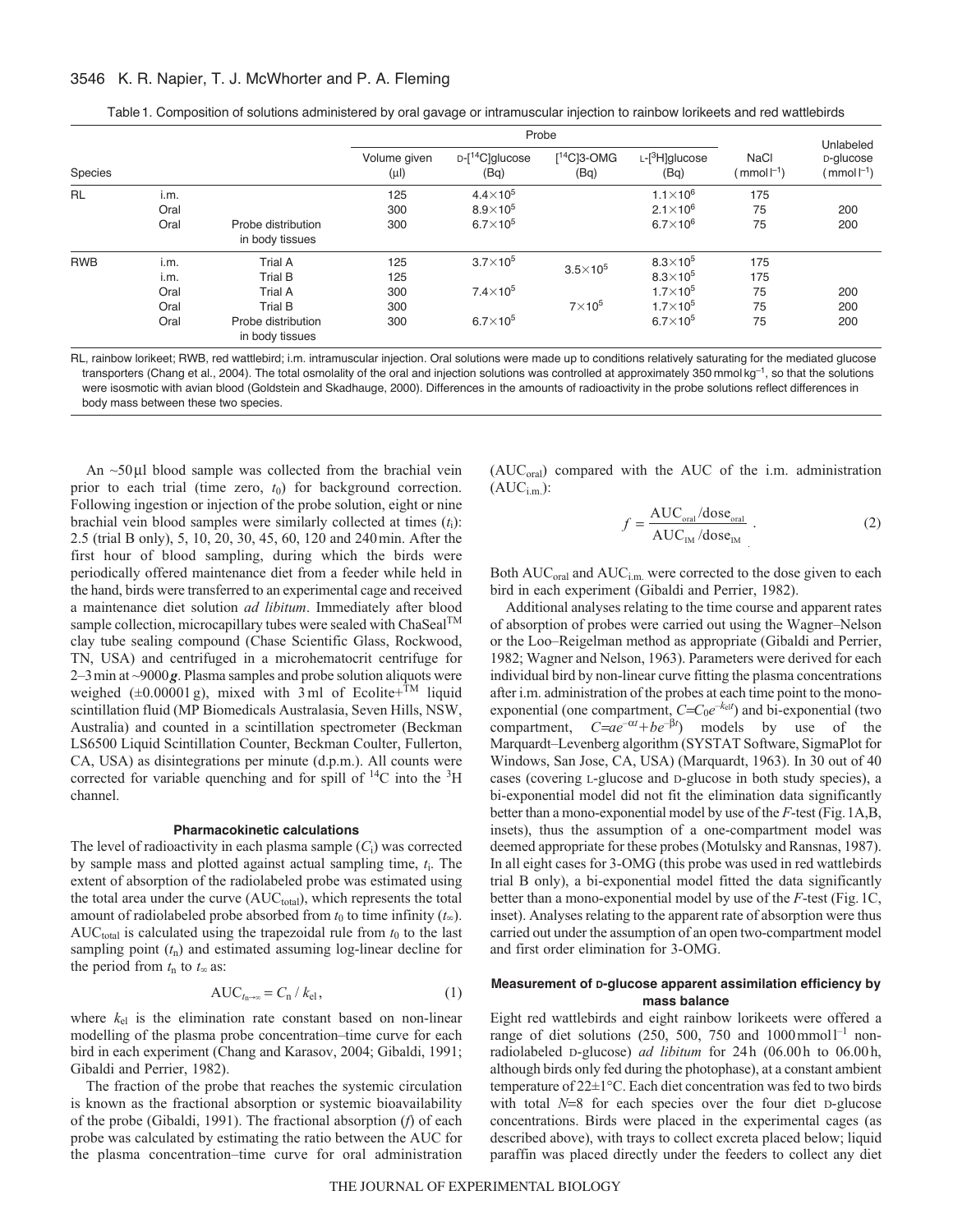

Fig. 1. Plots of the mean dose-corrected plasma concentrations of  $D-[14C]$ glucose, [<sup>14</sup>C]3-OMG and L-[<sup>3</sup>H]glucose as a function of time since (A–C) injection (insets: semi-loge plots) and (D–F) oral gavage of the probes. In (A,D) rainbow lorikeets N=8 for all time points except at 20 min after injection, where N=6 and  $(B, C, E, F)$  red wattlebirds  $N=8$  for all time points except at 30 min after injection of  $D-[$ <sup>14</sup>C]glucose, N=7. The units for concentration are proportion per μg of plasma, as values of d.p.m.  $\mu$ g<sup>-1</sup> plasma were normalised to injected or oral dose for each individual. Filled circles, L-[<sup>3</sup>H]glucose; unfilled circles. D-[<sup>14</sup>C]glucose; and unfilled inverted triangles, [14C]3-OMG.

spilt. Food intake was recorded over 24h by weighing feeders and correcting for any spillage. Assimilation efficiency (AE\*) was estimated as:

$$
AE^* = (D-glucose_{in} - D-glucose_{out}) / (D-glucose_{in}),
$$
 (3)

where D-glucose<sub>in</sub> (mg) is the concentration (mgml<sup>-1</sup>) of D-glucose in the ingested diet multiplied by the volume of food ingested (ml), and D-glucose<sub>out</sub> (mg) is the sugar concentration (mgml<sup>-1</sup>) in the total volume of excreta plus rinse water (ml). Two replicates of each excreta sample (100 µl) were incubated at room temperature ( $\sim$ 22 $\degree$ C) for 15 min with 500μl of the glucose hexokinase–glucose-6 phosphate dehydrogenase enzymatic assay reagent (Sigma Aldrich product code G3293, Castle Hill, NSW, Australia). Absorbance was then measured at 340nm by spectrophotometry (UV mini 1240,

## **Probe distribution in body tissues following oral administration**

Shimadzu Scientific Instruments, Balcatta, WA, Australia) relative

Six red wattlebirds and five rainbow lorikeets were weighed  $(\pm 0.01 \text{ g})$  and gavaged with a cocktail containing D- $[^{14}C]$ glucose and L-[<sup>3</sup>H]glucose (see Table 1 for cocktail composition). Individual birds were subjected to euthanasia by an overdose of the inhalation anaesthetic Isoflurane at varying time points after gavage: 2.5, 5, 10, 20, 30 and 45 (red wattlebird only) minutes. Tissues were also collected from one un-gavaged rainbow lorikeet for background radioactivity levels and quench correction of tissues. A small blood sample was collected from the heart with glass microcapillary tubes

to distilled water.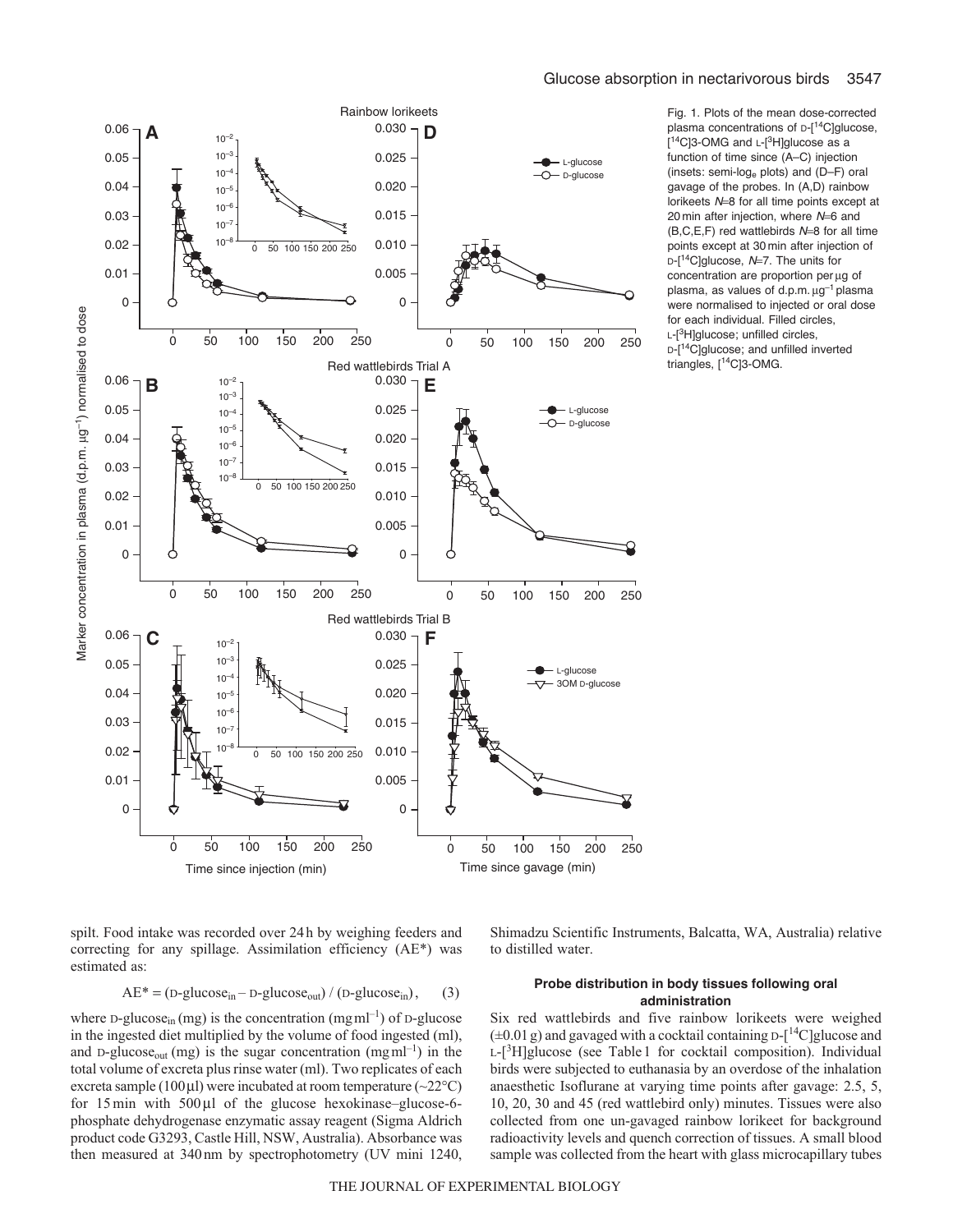## 3548 K. R. Napier, T. J. McWhorter and P. A. Fleming

|                          |                |                | apparent assimilation efficiency of unlabeled D-glucose |                     |                            |                           |
|--------------------------|----------------|----------------|---------------------------------------------------------|---------------------|----------------------------|---------------------------|
|                          |                |                |                                                         |                     |                            |                           |
|                          | <b>Species</b> |                | $D-[14C]$ glucose                                       | $[14C]$ 3-OMG       | L-[ <sup>3</sup> H]glucose | Comparison between probes |
| Apparent absorption rate | <b>RL</b>      |                | $0.0095 \pm 0.0018$                                     |                     | $0.0062 \pm 0.0015$        | $P=0.005$                 |
| (fraction of oral dose)  | <b>RWB</b>     | Trial A        | $0.0120\pm0.0015$                                       |                     | $0.0273 \pm 0.0042$        | $P=0.001$                 |
| absorbed $min^{-1}$ )    |                | <b>Trial B</b> |                                                         | $0.0251 \pm 0.0023$ | $0.0304 \pm 0.0032$        | $P=0.003$                 |
| f(% )                    | <b>RL</b>      |                | $92.3 + 3.3$                                            |                     | $75.6 + 5.0$               | $P=0.031$                 |
|                          | <b>RWB</b>     | Trial A        | $57.4 + 2.4$                                            |                     | $96.1 \pm 3.5$             | P<0.001                   |
|                          |                | <b>Trial B</b> |                                                         | $90.3 + 4.6$        | $91.7 + 3.9$               | $P=0.566$                 |
| AE* (%)                  | <b>RL</b>      |                | $99.7 + 0.1$                                            |                     |                            |                           |
|                          | <b>RWB</b>     |                | $99.8 + 0.1$                                            |                     |                            |                           |
|                          |                |                |                                                         |                     |                            |                           |

Table 2. Values for the apparent absorption rate and fractional absorption for each of the radiolabelled probes shown in Fig. 1A-F, and apparent assimilation efficiency of unlabeled D-glucose

RL; rainbow lorikeet; RWB, red wattlebird.

Apparent absorption rates are mean values over 45 min, see Results; f, fractional absorption; AE\*, assimilation efficiency.

Values are means ± s.e.m., N=8 for all values. P values were obtained by ANOVA, repeated measures ANOVA and paired and independent t-tests, with a significance level of  $\alpha$ <0.05. Significant P values are shown in bold text.

which were immediately sealed with clay tube sealing compound and centrifuged in a microhematocrit centrifuge for 2–3min at ~9000*g*. The intestines were excised from immediately proximal to the proventriculus to the cloaca and sectioned into four (proventriculus, proximal, medial and distal sections) and flushed clean with saline solution; the intestinal contents were collected separately for each of the four sections. The whole kidneys, brain, liver and as much as possible of the pectoralis muscle were collected, weighed and frozen for later analysis. All organs and intestinal contents collected were weighed  $(\pm 0.00001g)$  and samples of intestinal contents, plasma and probe solution aliquots were mixed with 3 ml of Ecolite+ $^{TM}$  liquid scintillation fluid and the radioactivity counted in a scintillation spectrometer.

A small sample of each of the organs (≤200mg) was weighed, solubilised (Solvable<sup>TM</sup>, PerkinElmer, TH, Groningen, Netherlands) and decoloured with  $30\%$  H<sub>2</sub>O<sub>2</sub> before being mixed with 15 ml of Ecolite $+^{TM}$  liquid scintillation fluid and the radioactivity counted. Two samples were processed for each organ, intestinal contents and plasma, and the radioactivity in each sub-sample  $(d.p.m.mg^{-1})$  was averaged and extrapolated to the whole organ mass to estimate the total radioactivity present in each organ  $(d.p.m. organ<sup>-1</sup>)$ . Plasma volume was estimated from bird body mass in mg multiplied by 0.05, the approximate plasma volume in birds (Goldstein and Skadhauge, 2000). The radioactivity of each organ was then expressed as a percentage of total radioactivity delivered by oral gavage.

#### **Statistical analysis**

Numerical data are presented as mean ± s.e.m., with *N* referring to the number of animals. Statistical analyses were performed on data for individual birds. The validity of the normal distribution of variables was tested by the one-sample Kolmogorov–Smirnov Test (SPSS, SPSS, Inc, Chicago, IL, USA). Log-transformed elimination rate constants and *f* values did not violate the assumptions of normality. Results were analysed by repeated-measures ANOVA, one-way ANOVA, paired *t*-test and independent samples *t*-test (SPSS) with degrees of freedom presented as subscripts. Linear regression was by the method of least squares. Statistical significance was accepted for  $\alpha \leq 0.05$ .

#### **RESULTS**

**Measurement of L-glucose and D-glucose absorption** *in vivo* The elimination of D-glucose and L-glucose after i.m. administration followed single-compartment kinetics of elimination (Fig.1A,B, insets), whereas 3-OMG followed a two-compartment model with first order elimination (Fig.1C, inset). All three probes equilibrated rapidly when injected, with the average concentration in plasma peaking for the first sampling time of 5min in both species, indicating little to no extended lag for distribution from the pectoralis muscle into the blood (Fig.1A–C). In rainbow lorikeets, dosecorrected area under the curve after injection (AUC<sub>i.m.</sub>) for D-glucose was significantly lower than for L-glucose  $(F_{1,7}=9.04, P=0.020)$ . Based on the elimination rate constants  $(k_{el})$  for these probes calculated from model fits for all time points (see pharmacokinetic calculations), D-glucose was eliminated significantly faster  $(F_{1,7}=74.53, P<0.001)$ . By contrast, in red wattlebirds, both Dglucose and 3-OMG had significantly higher dose-corrected AUC<sub>i.m.</sub> than L-glucose (*F*1,7=58.76, *P*<0.001 and *F*1,7=70.75, *P*<0.001, respectively). *k*el values were significantly lower for both D-glucose probes than for L-glucose (D-glucose: *F*1,7=27.33, *P*=0.001; 3-OMG: *F*1,7=84.74, *P*<0.001) in the wattlebirds.

Following simultaneous oral administration of D-glucose and Lglucose to rainbow lorikeets, average D-glucose concentration in plasma peaked by 20min whereas L-glucose peaked later, at 45min (Fig. 1D). D-glucose AUC<sub>oral</sub> in lorikeets was not significantly different to that of L-glucose  $(F_{1,7} < 0.01, P = 0.988)$ . In contrast to the injection trials in wattlebirds,  $D$ -glucose  $k_{el}$  was significantly lower than that of L-glucose  $(F_{1,7}=18.15, P=0.004)$  following oral administration, indicating slower elimination. The similar procedure for red wattlebirds (trial A) resulted in maximum average plasma D-glucose concentration at the first sampling time of 5min, whereas plasma L-glucose peaked at 20min; after these time points, both probes exhibited exponential decline (Fig.1E). As in the lorikeets, D-glucose AUC<sub>oral</sub> in wattlebirds was not significantly different from that of L-glucose  $(F_{1,7}=1.72, P=0.230)$ . In agreement with the injection trial in red wattlebirds, D-glucose was eliminated more slowly than L-glucose, as indicated by a significant difference in *k*el values  $(F_{1,7}=110.67, P<0.001)$ .

Fractional absorption (*f*) of D-glucose significantly exceeded that of L-glucose in rainbow lorikeets; in red wattlebirds (trial A) there was also a significant difference between these probes, but D-glucose *f* was unexpectedly lower than that of L-glucose (Table2). This surprising result led us to repeat the experiment using nonmetabolisable 3-OMG in the red wattlebird (trial B), to remove the effects of pre-systemic catabolism of D-glucose. When red wattlebirds were gavaged with 3-OMG, average concentration in plasma peaked at 20min after administration, and L-glucose peaked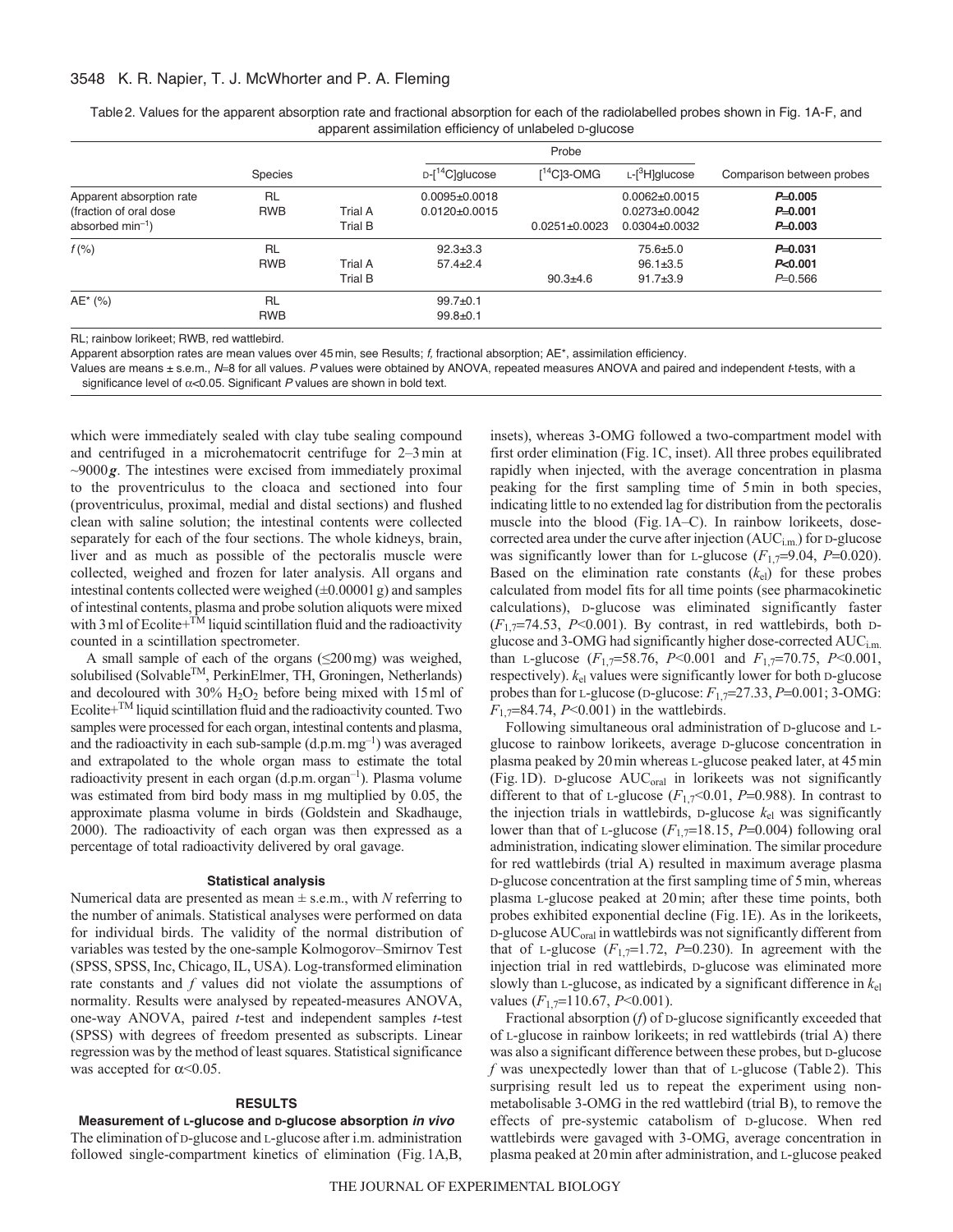

Fig. 2. Plots of (A–C) mean apparent rates of absorption (fraction of the oral dose absorbed per minute) of D- [<sup>3</sup>H]glucose, [<sup>14</sup>C]3-OMG and L-[ 3H]glucose, and (D–F) the mean ratio of L-glucose to D-glucose or 3-OMG cumulative fractional absorption (fraction of the amount of the oral dose ultimately absorbed by each time point). In (A,D) rainbow lorikeets and  $(B, C, E, F)$  red wattlebirds  $N=8$  for all time points for both species. Measurements were made under conditions saturating for mediated glucose transporters in both species. Filled circles in A–C, L-[<sup>3</sup>H]glucose; unfilled circles, D-[14C]glucose; unfilled inverted triangles, [14C]3-OMG. Asterisks in B and C indicate a significant difference in apparent absorption rate of the two probes when data for individual birds were compared for each sampling time point separately (RM-ANOVA,  $P<0.05$ ). Note different y-axis scales for A–C.

at 15min (Fig.1F), slightly earlier than in trial A. The observation that 3-OMG concentration in plasma peaked later that that of Dglucose (20min *vs* 5min; Fig.1E,F) suggests a difference in the rate of absorption between the two D-glucose probes. As in the injection trial, 3-OMG was eliminated more slowly (*k*el was significantly lower) than L-glucose in red wattlebirds (*F*1,7=905.61, *P*<0.001).

For both species, mean apparent absorption rates of probes declined with time since gavage (Fig.2A–C). There were two exceptions to this pattern: in lorikeets L-glucose absorption rate increased to a peak at 20min before declining (Fig.2A), and in wattlebirds 3-OMG absorption rate (trial B) peaked at 5min before declining (Fig.2C). Mean apparent D-glucose absorption rate in lorikeets calculated over the first 45min after oral dosing (the approximate time required to absorb 50% of the amount ultimately absorbed) was significantly greater than that of L-glucose (Table2). When apparent absorption rates of D-glucose and L-glucose were compared at each time point separately in rainbow lorikeets, there were no statistically significant differences (Fig.2A). By contrast, mean L-glucose apparent absorption rate in red wattlebirds was significantly higher than that of both D-glucose and 3-OMG (Table2). There was no significant effect of trial A *vs* B on L-glucose absorption rate  $(F_{1,14}=1.29, P=0.280)$ . Mean apparent rate of 3-OMG absorption in wattlebirds (trial B) exceeded that of D-glucose (trial A; *F*1,14=23.14, *P*<0.001). In wattlebirds when apparent absorption rates for the various probes were compared at each time point separately there were some significant differences (summarised in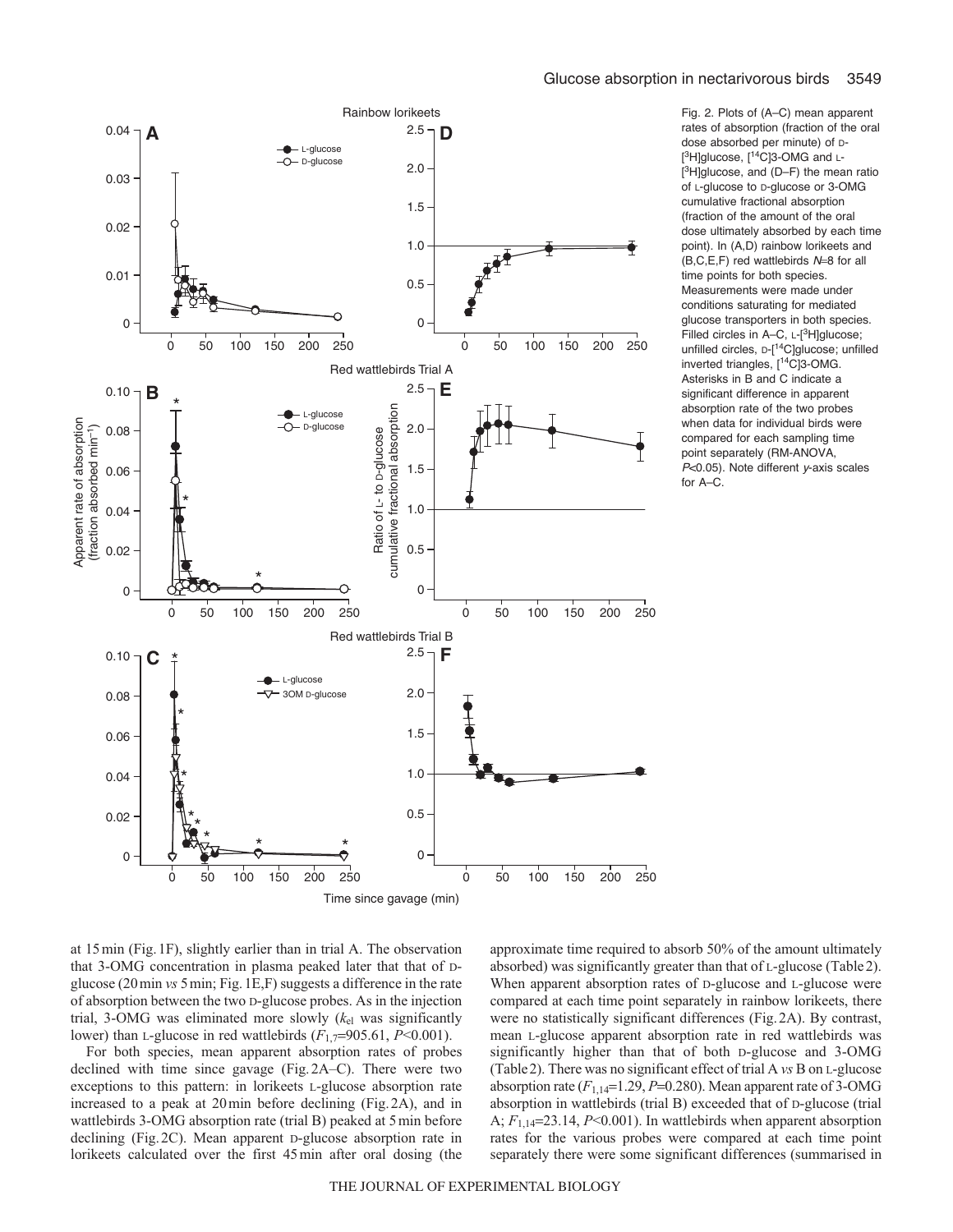Fig.2B,C). Comparing between species, mean D-glucose apparent absorption rate up to 45min in lorikeets was not significantly different to that in wattlebirds  $(F_{1,14}=1.09, P=0.320)$ . By contrast, mean 3-OMG apparent absorption rate in red wattlebirds exceeded D-glucose absorption rate in lorikeets (*F*1,14=29.08, *P*<0.001). Mean L-glucose apparent absorption rate up to 45min in wattlebirds exceeded that in lorikeets (*F*1,14≥22.49, *P*≤0.001, comparing both trial A and B).

The ratio of the cumulative fractional absorption of L-glucose to D-glucose or 3-OMG at each sampling time point was used to estimate the proportion of total glucose absorption that occurs by non-mediated mechanisms (Fig.2D–F). The L/D ratio increased with time after gavage and ranged from 0.10 to 0.97 (Fig.2D) in rainbow lorikeets, indicating that at least 10% of D-glucose absorption occurred *via* the paracellular pathway. During the initial absorption phase from 5min to 45min in rainbow lorikeets, an average of 50% of the glucose was absorbed *via* the paracellular pathway. In red wattlebirds, the L/D ratio ranged from 1.12 to 2.06 (D-glucose; Fig.2E) and 0.89 to 1.83 (3-OMG; Fig.2F), indicating problems either with assumptions of this method of calculation, or with the probes themselves (see Discussion).

#### **Apparent assimilation efficiency of D-glucose**

Diet concentration did not significantly influence D-glucose AE\* in either rainbow lorikeets  $(F_{1,6}=1.49, P=0.270)$  or red wattlebirds  $(F_{1,6}=0.001, P=0.980)$ , so the mean of all diet concentrations was calculated (Table 2). D-glucose AE\* in rainbow lorikeets (99.7±0.1%) was not significantly different from D-glucose bioavailability calculated using the pharmacokinetic method (92.3±3.3%; *F*1,7=5.35, *P*=0.054). For red wattlebirds, however, Dglucose AE\* by mass balance (99.8±0.1%) was significantly higher than D-glucose bioavailability (*f*) estimated by the pharmacokinetic method (57.4±2.4%; *F*1,7=326.71, *P*<0.001), although the former was not significantly different from 3-OMG bioavailability in these birds (90.3±4.6%; *F*1,14=4.21, *P*=0.059).

## **Probe distribution in body tissues following oral administration**

The highest proportion of both D-glucose and L-glucose recovered from the rainbow lorikeet (the sum of all organs, extrapolated to the whole organ mass) peaked at our last time point of 30min (Fig. 3E). This contrasted with much faster recovery for red wattlebirds, with the highest proportion of gavaged D-glucose and L-glucose recovered peaking at our first sampling times (2.5 and 5min; Fig.3E). These data provide robust independent support for the conclusion that absorption of D-glucose and L-glucose was slower in rainbow lorikeets compared with red wattlebirds (above). However, the appearance of both probes in various tissues and organs followed similar patterns over time for the two species (Fig.3) and from peak values, we could project a path of radiolabeled glucose through tissues and organs: gut contents-yeut  $tissue \rightarrow plasma = liver = other tissues/organs$ .

Significantly more  ${}^{14}C$  (administered as D- $[{}^{14}C]$ glucose) was recovered from the intestinal contents of red wattlebirds compared with rainbow lorikeets (Fig. 3A; independent *t*-tests:  $t_{38}=-2.23$ , *P*=0.032), intestinal tissue (Fig.3B; *t*38=–2.50, *P*=0.030) and liver (Fig.3D; *t*9=–2.59, *P*=0.029). Despite slower absorption by the rainbow lorikeets (Fig.3C), there was no significant difference in the mean proportion of  $14C$  recovered from plasma between red wattlebirds  $(4.5\pm0.5\%)$  and rainbow lorikeets  $(4.3\pm1.8\%; t_0 = -0.10,$ *P*=0.924). There was also no significant difference in the mean proportion of 14C recovered from other organs (kidney, pectoralis and brain; Fig. 3E) between the species (red wattlebirds: 6.51±0.62%; rainbow lorikeets: 3.34±1.80%; *t*31=–1.43, *P*=0.162).

Significantly more L-[<sup>3</sup>H]glucose, which should not have been catabolised (Chang et al., 2004; Karasov and Cork, 1994), was recovered from the intestinal contents of red wattlebirds compared with rainbow lorikeets (Fig. 3A;  $t_{38}$ =–2.34, *P*=0.025). There was no significant difference in the recovery of L-[<sup>3</sup>H]glucose between red wattlebirds and rainbow lorikeets from intestinal tissue (Fig.3B; *t*<sub>37</sub> = –1.48, *P*=0.147), the liver (Fig. 3D; *t*<sub>9</sub> = –1.84, *P*=0.103) and other organs (kidney, pectoralis and brain; *t*31=0.94, *P*=0.352; Fig.3E).

### **DISCUSSION**

Although the kinetics of D-glucose elimination after injection and absorption after oral dosing appear appropriate to warrant the use of radiolabeled D-glucose to measure glucose uptake rates *in vivo*, more detailed analyses indicated serious problems with using this probe. For example, we recorded extensive catabolism or sequestration after absorption in red wattlebirds. The second aim of our study was to determine the nutritional importance of nonmediated (paracellular) absorption in two highly nectarivorous species. Our data indicate that the contribution of paracellular uptake to overall glucose uptake is significant in both rainbow lorikeets and red wattlebirds, and that the contribution by this mechanism to total glucose absorption is highly dynamic over the absorptive phase. In the following paragraphs we discuss the inconsistencies in performance of radiolabeled D-glucose between our study species, and changes in the relative importance of paracellular uptake during nutrient absorption.

In rainbow lorikeets, the bioavailability of D-glucose calculated using our pharmacokinetic methodology was not significantly different from apparent assimilation efficiency calculated using a traditional mass-balance approach. As expected, the apparent rate of D-glucose absorption (both mediated and non-mediated uptake) over the initial absorptive period (through 45min) significantly exceeded that of L-glucose (non-mediated uptake only) (Chang et al., 2004). Radiolabeled D-glucose thus appears to provide robust *in vivo* estimates of absorption rates in this species. The proportion of total glucose absorbed *via* the paracellular route increased over time in rainbow lorikeets, with as little as 10% of total glucose uptake *via* this non-mediated pathway at the first time point recorded (Fig.2D). The values at the last two sampling time points (120 and 240min, showing essentially 100% of total glucose absorption as paracellular) are probably indicative that some L-glucose absorption is occurring further along in the intestine, after D-glucose absorption was essentially complete (Fig. 2D). L-Glucose bioavailability measured in the present study  $(\sim 76\%)$  compares favourably with data collected by Karasov and Cork (Karasov and Cork, 1994) utilising a steady-state feeding methodology in these birds (~80%). L-Glucose bioavailability data, which do not provide any information on relative rates of absorption, have been previously taken as an estimate of the proportional contribution of paracellular uptake; our data show that this contribution in rainbow lorikeets is both lower on average when rates of absorption are considered, and varies through the absorptive phase.

Although our data for the rainbow lorikeet were easily interpreted, the same was not true of data for the highly nectarivorous (Pyke, 1980) red wattlebird. In these birds, estimated bioavailability of D-glucose using our pharmacokinetic methodology was low  $(\sim 57\%)$ . We know this figure to be incorrect, since the apparent assimilation efficiency of D-glucose measured by mass balance was estimated at ~99%. Furthermore, the bioavailability of L-glucose (92–96%) was similarly high and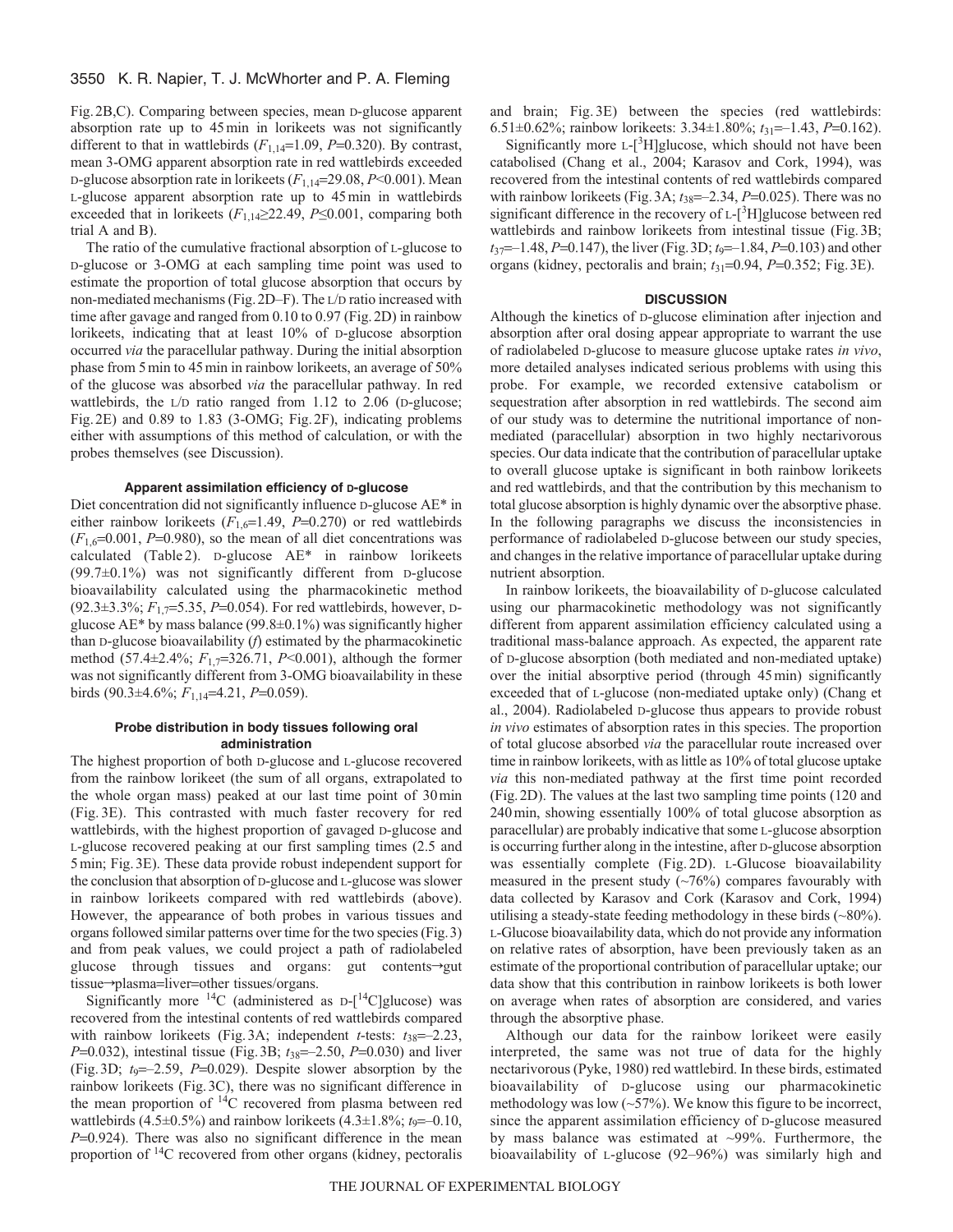

Fig. 3. Apparent total percentage of the dose of  $L-[3H]$ glucose and  $14C$ (administered as D-[14C]glucose) recovered in (A) intestinal contents, (B) intestinal tissues (including all section from the proventriculus distally), (C) plasma, (D) liver, (E) all other tissues including kidney, pectoralis and brain, and (F) summed for intestinal contents and all tissues measured in rainbow lorikeets (left hand panels) and red wattlebirds (right hand panels) at varying times of euthanasia (N=1 per species at each time point). Total recovery for each tissue was estimated by extrapolating the concentration of radioactivity in sub-samples to the whole tissue mass, and is expressed as a percentage of the dose delivered by oral gavage.

exceeded that of D-glucose, but based on mechanisms of absorption we would expect that L-glucose absorption should at best match that of D-glucose (Chang and Karasov, 2004). The absorption of L-glucose relative to D-glucose (L/D ratio) in red wattlebirds yielded values that exceeded 1 during the entire period of blood sampling (Fig.2E). This erroneous result suggests that absorption rates based on the appearance of  ${}^{14}C$  in plasma after oral administration of radiolabeled D-glucose do not reflect true absorption rates for this species. We suspect that pre-systemic catabolism and/or sequestering of marker in tissues (i.e. rapid removal from the bloodstream *via* hepatic and intestinal first-pass effects) (Muratoglu et al., 1986) could be responsible for these observations. We tested these hypotheses by repeating experiments in red wattlebirds with the non-metabolisable glucose analogue 3OMG and tracing the movement of radiolabel into the various tissues and organs at specific time points after oral gavage.

We retrospectively calculated the potential impact of first-pass effects on D-glucose bioavailability (Gibaldi and Perrier, 1982) in red wattlebirds, as a frame of reference for our measurements using non-metabolisable 3-OMG. These calculations indicated that firstpass effects could have reduced calculated bioavailability by at least  $\sim$ 23–25%. Subsequent measurements with 3-OMG ( $\sim$ 90% bioavailability, not significantly different from D-glucose AE\*) confirmed that the erroneous result for D-glucose was indeed due to rapid absorption and subsequent catabolism and/or removal of the latter *via* hepatic and intestinal first-pass effects. However, as for the experiments with D-glucose (trial A), the apparent rate of Lglucose absorption exceeded that of 3-OMG, yielding values >1 for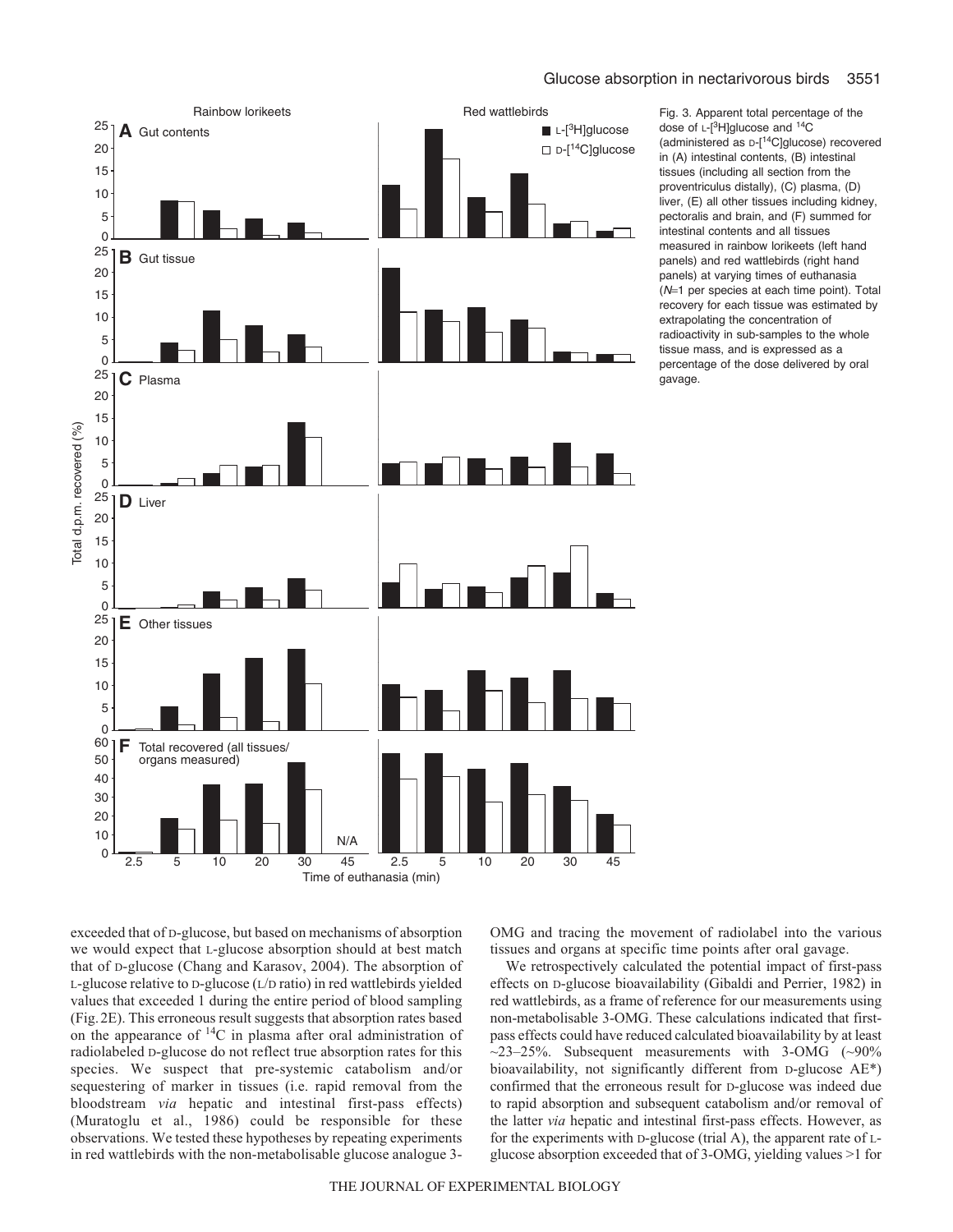the L/D ratio at the initial sampling time points. Although 3-OMG cannot be catabolised, the apparent absorption rate of 3-OMG calculated at the initial sampling time points may not directly reflect that of D-glucose. There are several concerns associated with the use of 3-OMG as an analogue for D-glucose. Firstly, the molecular mass of 3-OMG is slightly higher than that of D-glucose, lowering its diffusion coefficient in water, although this can easily be corrected (Chang and Karasov, 2004). The paracellular pathway discriminates according to molecule size (e.g. Chediack et al., 2003), so the greater molecular mass of 3-OMG may lead to apparent paracellular rates of absorption lower than for D-glucose. This effect may be especially pronounced in species in which paracellular absorption is relatively more important, and may thus lead to L/D ratios >1. Secondly, because of this structural difference, 3-OMG has a lower affinity for glucose transporters compared with D-glucose (Ikeda et al., 1989; Kimmich, 1981). In four mammal species (laboratory rat, rabbit, guinea pig and hamster) and chickens (the only avian species studied), averaging across species where data are available for both D-glucose and 3-OMG in the same study and thus avoiding a myriad of confounding methodological differences, the affinity (defined here as  $1/K<sub>m</sub>$ , or reciprocal of the Michaelis constant) of the 3-OMG for carrier-mediated glucose transport systems is ~25% that of the D-glucose (Bihler, 1969; Fedorak et al., 1991; Shehata et al., 1981; Thomson et al., 1982). Lower affinity for glucose transporters may result in lower uptake rates of 3-OMG relative to D-glucose. Furthermore, because 3-OMG apparently does not stimulate the recruitment of the GLUT2 transporter to the apical membrane (Cheeseman and Harley, 1991), the mediated component may be underestimated in studies using only 3-OMG. However, we think this explanation is unlikely in the present study because birds were fed on a sucrose maintenance diet (hydrolysed to D-glucose and fructose in the intestine) immediately before and after gavage with 3-OMG*.* Finally, a third possible explanation for delayed 3- OMG appearance in plasma at initial sampling time points in red wattlebirds could be accumulation in intestinal tissues. Boyd and Parsons (Boyd and Parsons, 1979; Boyd and Parsons, 1978) demonstrated that as long as normal vascular perfusion is maintained, there is no significant accumulation of this probe in anuran intestinal tissues during steady-state *in vivo* perfusions (i.e. rate of appearance in blood equals apical uptake). However, this may not apply for single-dose *in vivo* uptake studies of compounds rapidly absorbed *via* mediated mechanisms where there is loading of the probe into intestinal tissue pools before washout into systemic circulation. In spite of these concerns, the apparent rate of 3-OMG absorption was significantly higher than that of D-glucose in red wattlebirds, and bioavailability calculated by our pharmacokinetic methodology was comparable to D-glucose assimilation efficiency by mass balance. Thus, 3-OMG appears to provide the best available estimate of *in vivo* glucose absorption rate of these two molecules.

A significantly higher proportion of  $^{14}C$  (administered as radiolabeled D-glucose) was recovered in the liver and intestinal tissues of the red wattlebird than the rainbow lorikeet, lending additional support to the hypothesis that first-pass effects partly account for the low oral bioavailability and calculated apparent rate of D-glucose absorption. Although we collected gut contents and all major organs, we clearly did not succeed in locating the bulk of the radiolabel administered to rainbow lorikeets a short time after oral administration (for example, we recovered a total of only 0.6% of  $^{14}$ C 2.5min after oral administration of D-glucose, or 13% by 5min; Fig.3F). By contrast, in the red wattlebird we recovered a total of 39% of  ${}^{14}C$  only 2.5 min after oral administration of Dglucose (Fig. 3F), with  $17\%$  of  $^{14}$ C recovered from liver, kidney,

muscle and brain tissues (Fig.3D,E). Therefore, in rainbow lorikeets, absorption and utilisation of radiolabeled glucose appears to be a relatively slow process compared with red wattlebirds. Furthermore, whereas we recorded an increase in radiolabel from both L- and Dglucose in body tissues over time for the rainbow lorikeet, the proportion of radiolabel recovered from red wattlebirds declined over time (Fig.3F). These data suggest that rapid catabolism of Dglucose and removal from the body as  ${}^{14}CO_2$  was occurring in red wattlebirds, but over the same timeframe rainbow lorikeets were still absorbing glucose from the alimentary canal. This probably reflects differences in the physiological mechanisms of glucose uptake, but may also reflect differences in digesta passage rates between the species (not measured in red wattlebirds, mean retention time of  $0.4 \text{ mol}^{-1}$  sugar nectar diet in rainbow lorikeets is  $0.9 \text{ h}$ , increasing to 1.6h on  $1.2$  mol $1^{-1}$  sugar) (Karasov and Cork, 1996).

Although the use of radiolabeled D-glucose appeared to be an improved method to avoid concerns with the commonly used 3- OMG, rapid absorption and catabolism of the former in the red wattlebird resulted in a significant underestimation of bioavailability. The assumption that the rate of labelled D-glucose appearance in plasma reflects apical uptake in the intestine is therefore not valid in this species. We conclude that radiolabeled D-glucose is not an appropriate probe for *in vivo* uptake measurements in animals where glucose is absorbed and/or catabolised extremely rapidly. Overall, there appears to be no real advantage in using radiolabeled metabolisable D-glucose over 3-OMG. In the American robin, the difference in the estimated contribution of paracellular absorption did not differ significantly between the two probes (McWhorter et al., 2008), however there is clearly a risk of erroneous results in birds such as the red wattlebird.

Simultaneous administration of D-glucose analogues with Lglucose provides a robust tool to evaluate the nutritional significance of paracellular absorption, avoiding concerns that non-mediated probes may be absorbed more slowly or in a different region of the intestine (Chang and Karasov, 2004; Schwartz et al., 1995). Our data revealed that glucose absorption in rainbow lorikeets and red wattlebirds is an extremely dynamic process. In spite of similar body masses and a similar nectar diet, differences in handling glucose were apparent between our study species. There appeared to be a shift in the relative importance of paracellular uptake over time in rainbow lorikeets, probably the result of decreasing substrate concentrations and thus the relative saturation mediated glucose transporters over the absorptive phase. In red wattlebirds, although the L/D-glucose cumulative fractional absorption ratio exceeded 1 in this study (and thus provided no useable data on the proportional contribution of paracellular to total glucose uptake), the fact that the apparent absorption rate of L-glucose exceeded that of D-glucose and 3-OMG suggests very significant reliance of paracellular uptake. The apparent rate of 3-OMG absorption in red wattlebirds exceeded that of D-glucose in rainbow lorikeets, and similarly the rate of L-glucose absorption in wattlebirds exceeded that in lorikeets. These observations suggest that glucose absorption overall occurs more rapidly in wattlebirds than in lorikeets. These relatively large nectarivorous birds, with their simple diets and gut structure may be ideal model species for studying the mechanisms and regulation of paracellular nutrient absorption.

We acknowledge funding from the Australian Research Council (ARC) for this study. Marisa Chan assisted with the measurements of glucose apparent assimilation efficiency in lorikeets. We are grateful to the staff at the Animal House at Murdoch University for support in the care of bird species whilst in captivity. Prof. Phil Withers kindly made lorikeets available, and the Department of Environment and Conservation (DEC) approved our use of wattlebirds from the Murdoch University campus. Research was carried out under Murdoch